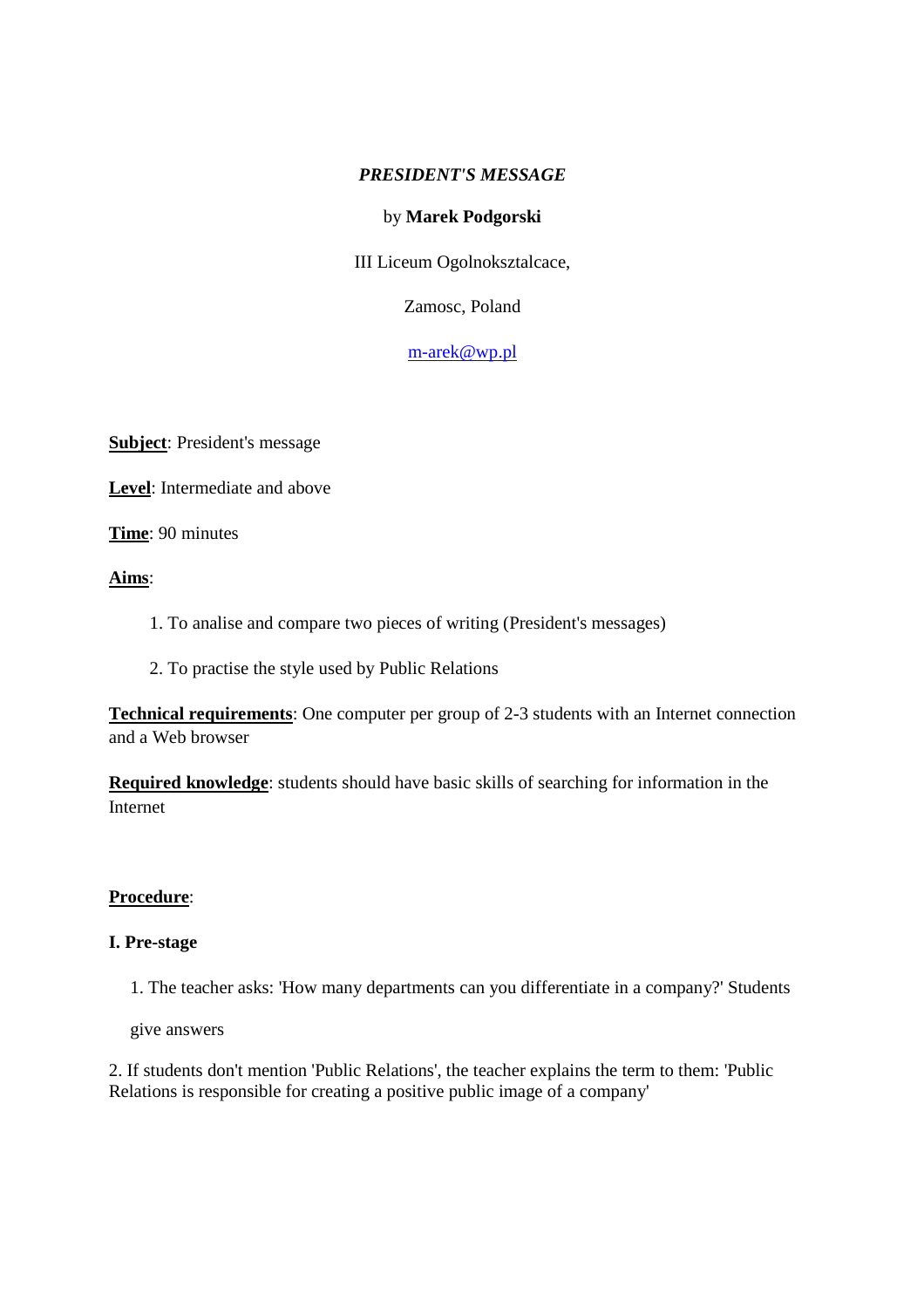3. The teacher asks: 'What might be some specific resposibilities of people working in that department?' Students give answers.

4. The teacher tries to elicit the answer: 'Creating a company's website'

## **II. While-stage**

1. The teacher divides the students into two groups: 'Yamaha group' and 'General Motors

group'.

2. The teacher asks them to go http://www.global.yamaha.com and http://www.gm.com respectively.

3. Students are to check the sites and report to the class what's most appealing about them. Then they give answers to the whole class.

4. The teacher asks students to check if the President of the company is introduced at the site and what he has to say about the policy or philosophy of the company. Both groups find the Presidents' messages on their sites as follows: 'GMability: Demonstrating Our Commitment to Doing it Right' and 'About Yamaha: President's Message'.

5. Students are given texts with gaps  $(1<sup>st</sup>$  group gets Yamaha,  $2<sup>nd</sup>$  gets GM) and are asked to find the missing words.

# **GMability: Demonstrating Our Commitment To Doing it Right**

General Motors enjoys a long tradition of…………….., integrity, and ………………… that has helped establish our reputation as a leader in corporate ........................... We place a high value on communicating clear, ……………….., and truthful information about our performance to our employees, suppliers, dealers, investors, and customers.

GM developed the GMability web site in 2000 to further underscore our commitment to corporate responsibility. We realize that our annual reports do not reach everyone interested in our activities; GMability allows us to use the Internet to help bridge geographic and cultural boundaries.

GMability provides information about many of our initiatives, including those in the areas of environment, safety, community, and ………………….. Visitors to GMability can learn about our promising work in ………………………….., including………………..; find detailed information on the GM plants in their communities; compare our fuel economy to that of our competitors; discover more about the safety features of GM vehicles; and even contribute online to disaster relief efforts through GM Global Aid.